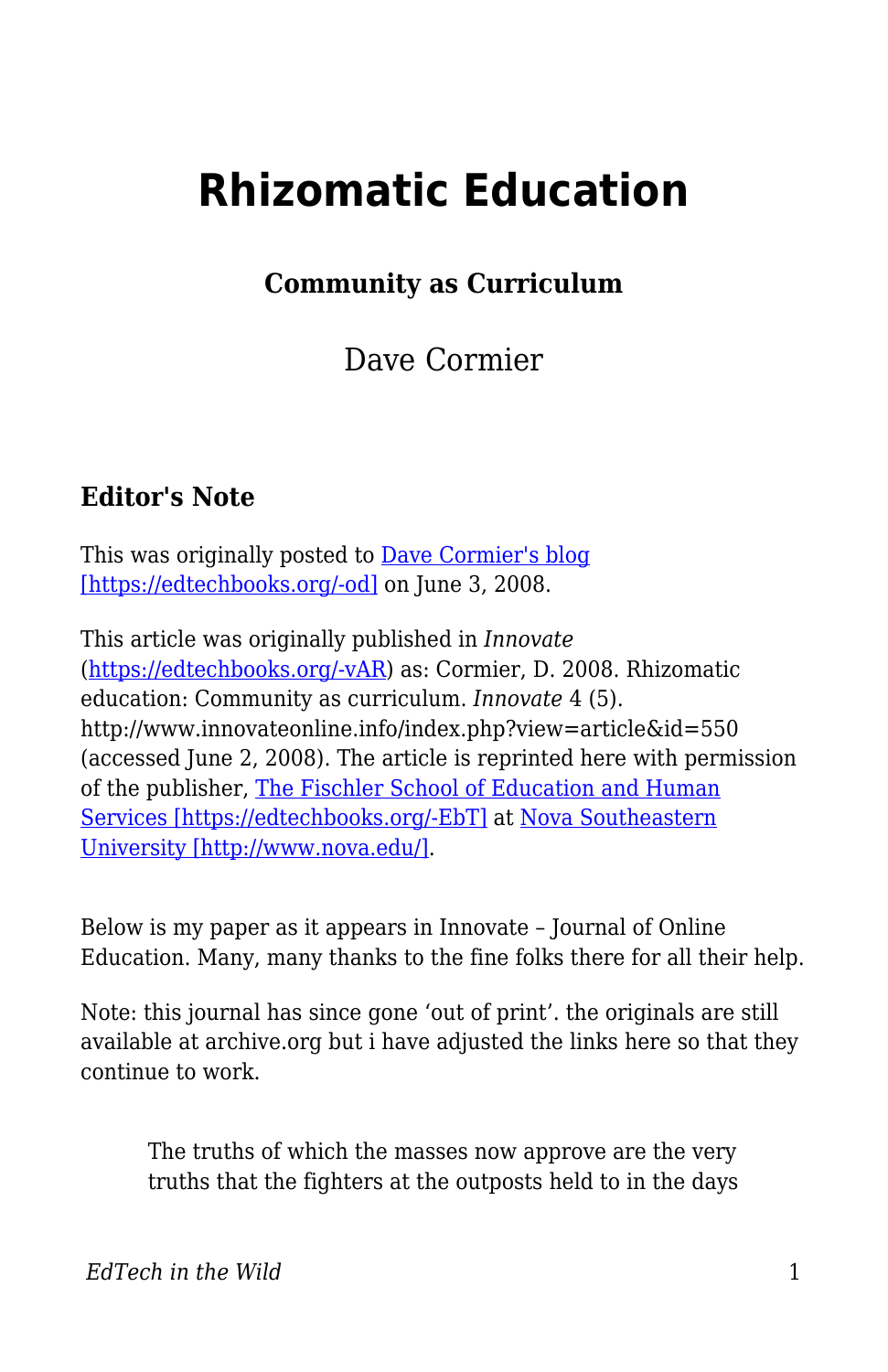of our grandfathers. We fighters at the outposts nowadays no longer approve of them; and I do not believe there is any other well-ascertained truth except this, that no community can live a healthy life if it is nourished only on such old marrowless truths.

> —Henrik Ibsen, *An Enemy of the People* (1882[/2000](http://www.gutenberg.org/dirs/etext00/aeotp10.txt) [\[https://edtechbooks.org/-nTv\],](http://www.gutenberg.org/dirs/etext00/aeotp10.txt) IV.i)

The increasingly transitory nature of what is lauded as current or accurate in new and developing fields, as well as the pace of change in Western culture more broadly, has made it difficult for society in general and education in particular to define what counts as knowledge. The existing educational model with its expert-centered pedagogical planning and publishing cycle is too static and prescribed to accommodate the kind of fluid, transitory conception of knowledge that is necessary to understand the simplest of Web-based concepts. The ephemeral nature of the Web and the rate at which cutting-edge knowledge about it and on it becomes obsolete disrupts the painstaking process by which knowledge has traditionally been codified. Traditional curricular domains are based on long-accepted knowledge, and the "experts" in those domains are easily identified by comparing their assertions with the canon of accepted thought (Banks 1993); newer concepts, whether in technology, physics, or modern culture, are not easily compared against any canon. This lack of a center of measurement for what is "true" or "right" makes the identification of key pieces of knowledge in any of these fields a precarious task. In less-traditional curricular domains then, knowledge creators are not accurately epitomized as traditional, formal, verified experts; rather, knowledge in these areas is created by a broad collection of knowers sharing in the construction and ongoing evolution of a given field. Knowledge becomes a negotiation (Farrell 2001).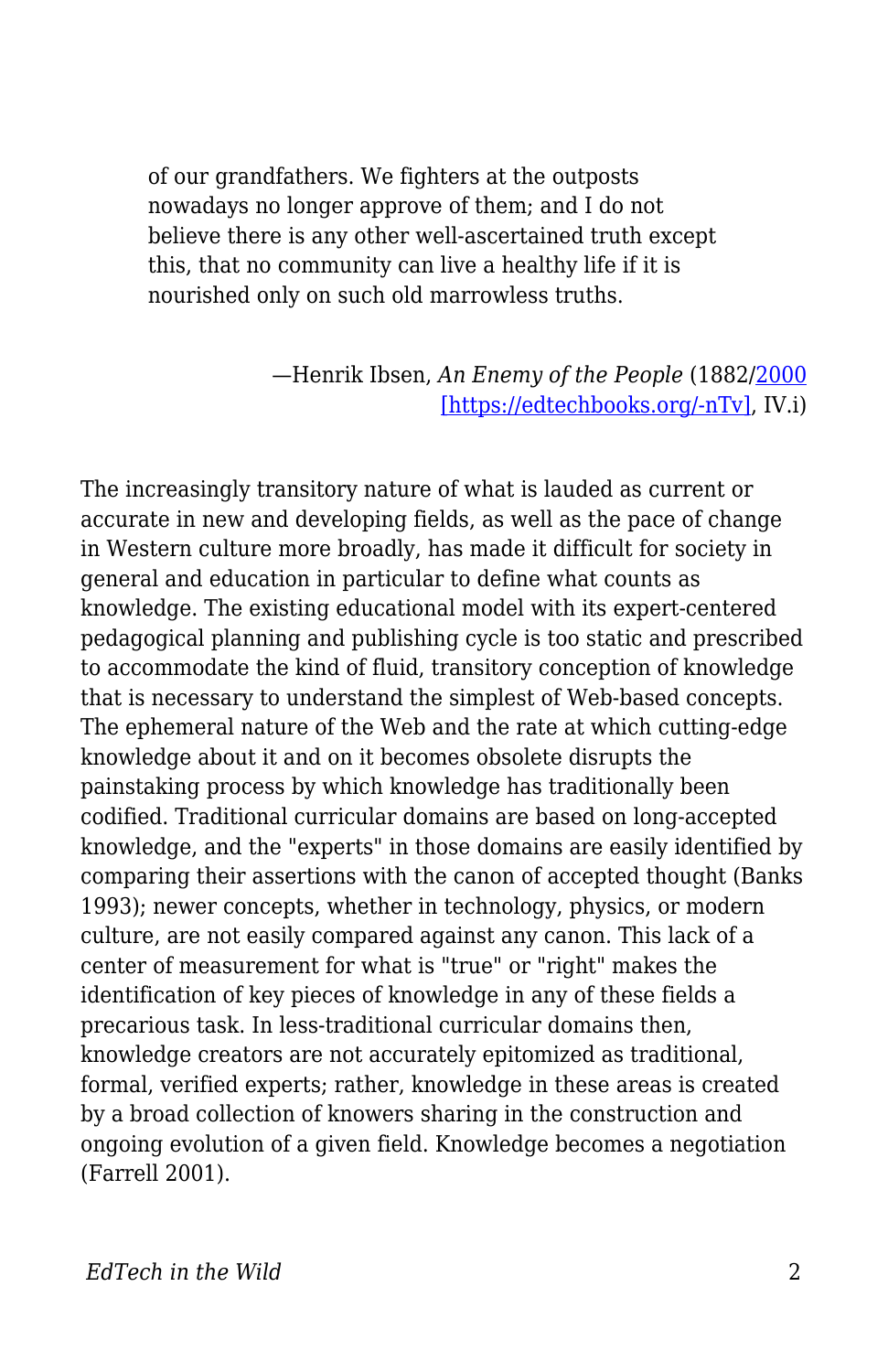Knowledge as negotiation is not an entirely new concept in educational circles; [social contructivist \[https://edtechbooks.org/-efp\]](http://www.innovateonline.info/extra.php?id=2770) and [connectivist \[https://edtechbooks.org/-kgDd\]](http://www.innovateonline.info/extra.php?id=2771) pedagogies, for instance, are centered on the process of negotiation as a learning process. Neither of these theories, however, is sufficient to represent the nature of learning in the online world. There is an assumption in both theories that the learning process should happen organically but that knowledge, or what is to be learned, is still something independently verifiable with a definitive beginning and end goal determined by curriculum.

A botanical metaphor, first posited by Deleuze and Guattari in *A Thousand Plateaus* (1987), may offer a more flexible conception of knowledge for the information age: the [rhizome](http://en.wikipedia.org/wiki/Rhizome) [\[https://edtechbooks.org/-mRB\]](http://en.wikipedia.org/wiki/Rhizome). A rhizomatic plant has no center and no defined boundary; rather, it is made up of a number of semiindependent nodes, each of which is capable of growing and spreading on its own, bounded only by the limits of its habitat (Cormier [2008 \[https://edtechbooks.org/-pfI\]\)](http://www.webcitation.org/5XfE5yYAY). In the rhizomatic view, knowledge can only be negotiated, and the contextual, collaborative learning experience shared by constructivist and connectivist pedagogies is a social as well as a personal knowledge-creation process with mutable goals and constantly negotiated premises. The rhizome metaphor, which represents a critical leap in coping with the loss of a canon against which to compare, judge, and value knowledge, may be particularly apt as a model for disciplines on the bleeding edge where the canon is fluid and knowledge is a moving target.

### **On Knowledge**

A clear definition of the word "knowledge" is difficult yet key to any search for shared understanding. Indeed, as Hinchley (1998) notes, "Like other cultural assumptions, the definition of 'knowledge' is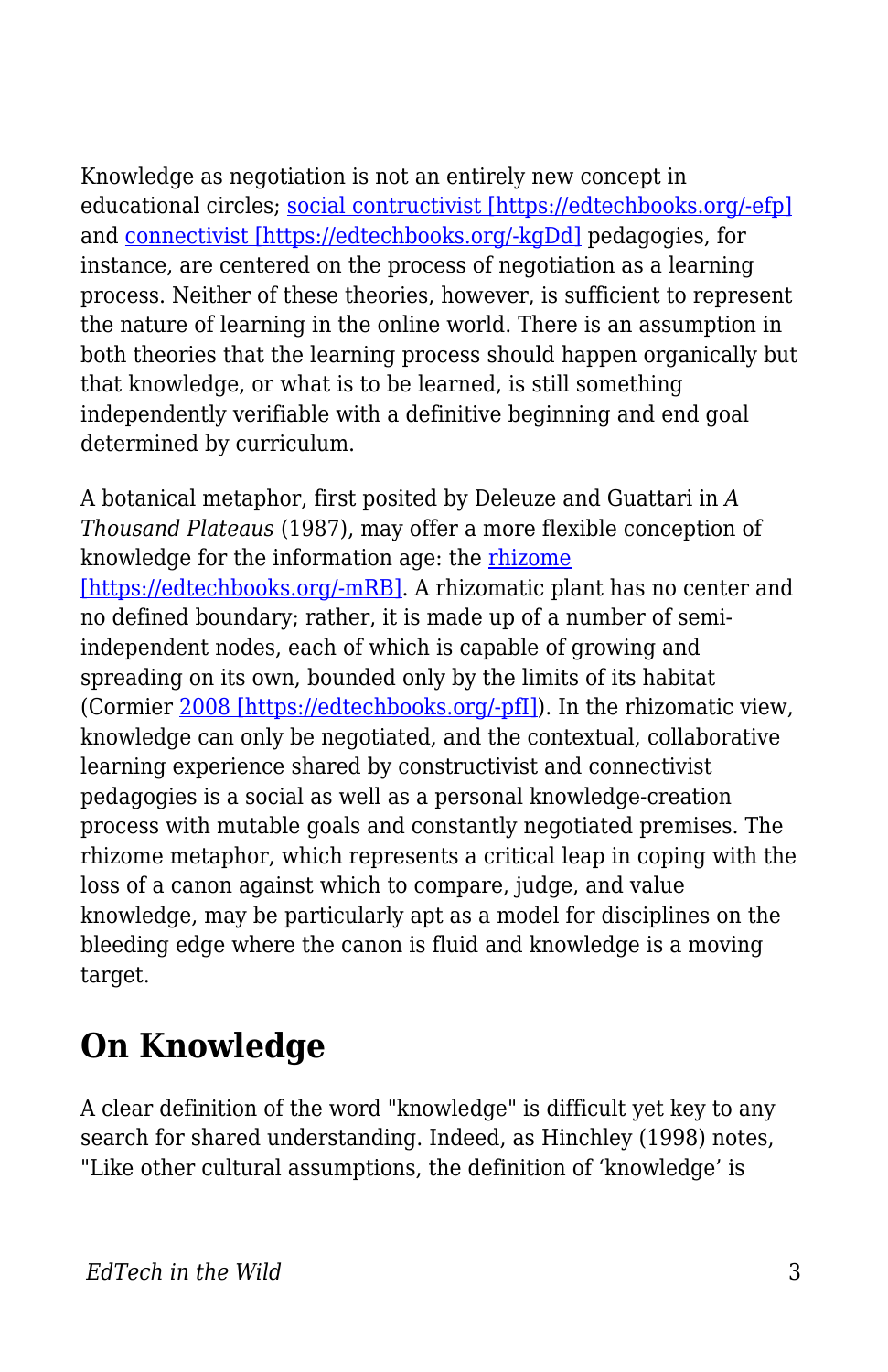rarely explicitly discussed because it has been so long a part of the culture that it seems a self-evident truth to many, simply another part of the way things are" (36). However, the concept of knowledge is fluid and subject to cultural and historical forces [\(Exhibit 1](http://davecormier.com/edblog/wp-content/uploads/Knowledge-exhibit-1.pdf)) [\[https://edtechbooks.org/-io\]\)](http://davecormier.com/edblog/wp-content/uploads/Knowledge-exhibit-1.pdf); as Horton and Freire (1990) argue, "If the act of knowing has historicity, then today's knowledge about something is not necessarily the same tomorrow. Knowledge is changed to the extent that reality also moves and changes. . . . It's not something stabilized, immobilized" (101). The word itself is thought to have multiple origins, drawing from forms of "to know," "to recognize," and the Old Icelandic *knà*, meaning "I can." The combination of these origins suggests a relationship of knowledge, power, and agency that is grounded in both the social and the political spheres. Knowledge represents "positions from which people make sense of their worlds and their place in them, and from which they construct their concepts of agency, the possible, and their own capacities to do" (Stewart [2002 \[https://edtechbooks.org/-en\],](http://www.webcitation.org/5Xed19AOc) 20).

Information is the foundation of knowledge. The information in any given field consists of facts and figures, such as may be found in the technical reference manuals of learning; in a nonrhizomatic model, individual experts translate information into knowledge through the application of checks and balances involving peer review and rigorous assessment against a preexisting body of knowledge. The peers and experts are themselves vetted through a similar sanctioning process that is the purview, largely, of degree-granting institutions. This process carries the prestige of a thousand-year history, and the canon of what has traditionally been considered knowledge is grounded in this historicity as a self-referential set of comparative valuations that ensure the growth of knowledge by incremental, verified, and institutionally authorized steps. In this model, the experts are the arbiters of the canon. The expert translation of data into verified knowledge is the central process guiding traditional curriculum development.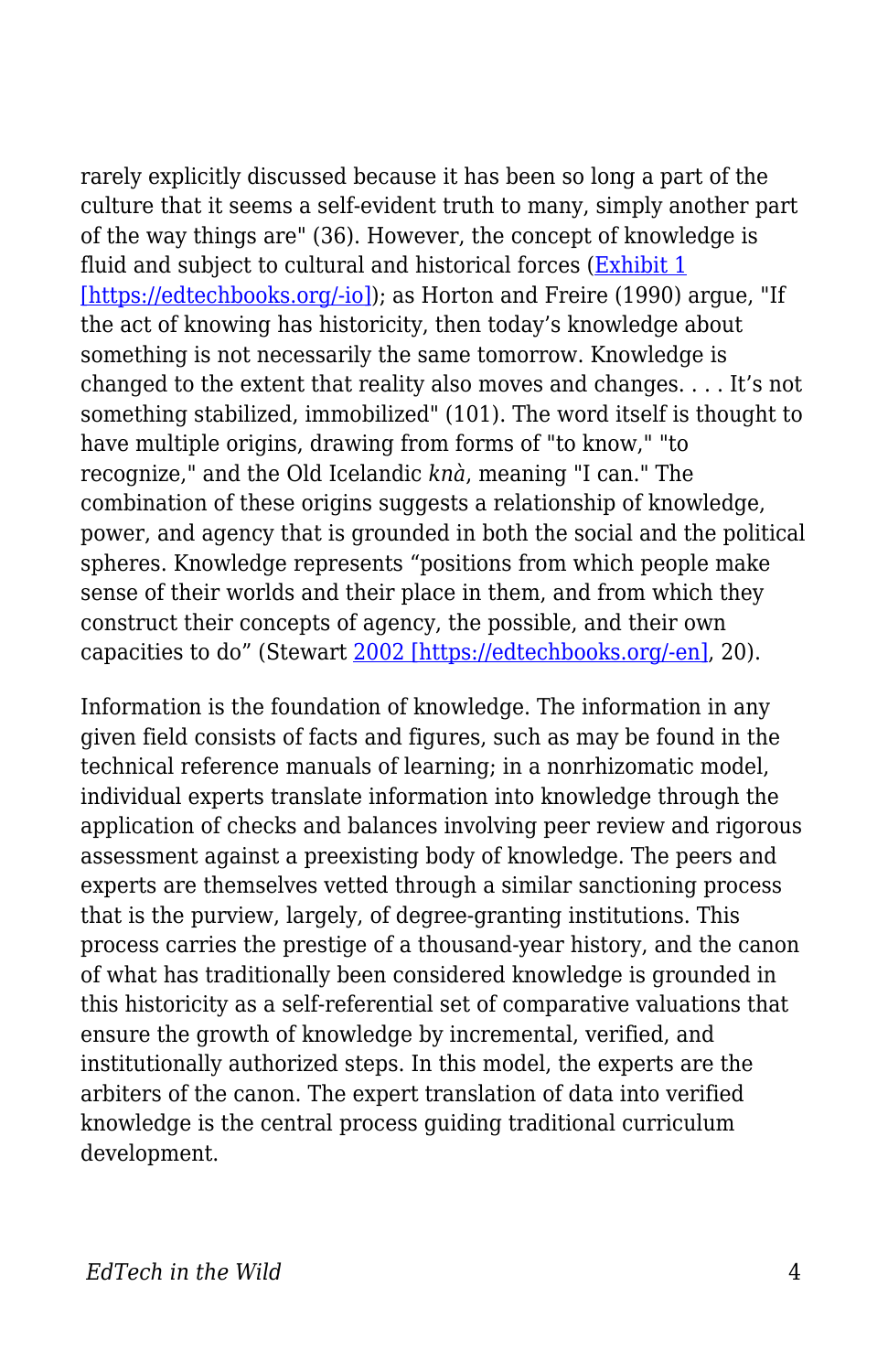#### **Changing Knowledge**

New communication technologies and the speeds at which they allow the dissemination of information and the conversion of information to knowledge have forced us to reexamine what constitutes knowledge; moreover, it has encouraged us to take a critical look at where it can be found and how it can be validated. The explosion of freely available sources of information has helped drive rapid expansion in the accessibility of the canon and in the range of knowledge available to learners. Online access to thousands of primary documents may be provided via the Internet for less than it costs to provide far fewer examples in a traditional textbook package (Rosenzweig [2003](http://www.webcitation.org/5XeceCRlv) [\[https://edtechbooks.org/-pL\]](http://www.webcitation.org/5XeceCRlv)). In addition to this increased accessibility of primary documents, a new breed of user-generated content has emerged on collaborative Web sites and in other online venues. Web sites such as [EdTechTalk \[http://edtechtalk.com/\],](http://edtechtalk.com/) [The](http://webcastacademy.net) [Webcast Academy \[http://webcastacademy.net\],](http://webcastacademy.net) and the [Open Habitat](http://www.openhabitat.org/welcome) [Project \[https://edtechbooks.org/-HNW\]](http://www.openhabitat.org/welcome) collate the work of a variety of professionals to create snapshots of the knowledge of a particular field as it is seen at a given time (Cormier [2008](http://www.webcitation.org/5XfE5yYAY) [\[https://edtechbooks.org/-pfI\]](http://www.webcitation.org/5XfE5yYAY)).

Thus the foundations upon which we are working are changing as well as the speed at which new information must be integrated into those foundations. The traditional method of expert translation of information to knowledge requires time: time for expertise to be brought to bear on new information, time for peer review and validation. In the current climate, however, that delay could make the knowledge itself outdated by the time it is verified (Evans and Hayes 2005; Meile 2005). In a field like educational technology, traditional research methods combined with a standard funding and publication cycle might cause a knowledge delay of several years. In the meantime, learners are left without a canonical source of accepted knowledge, forcing a reliance on new avenues for knowledge creation. For instance, a researcher exploring social software use must rely at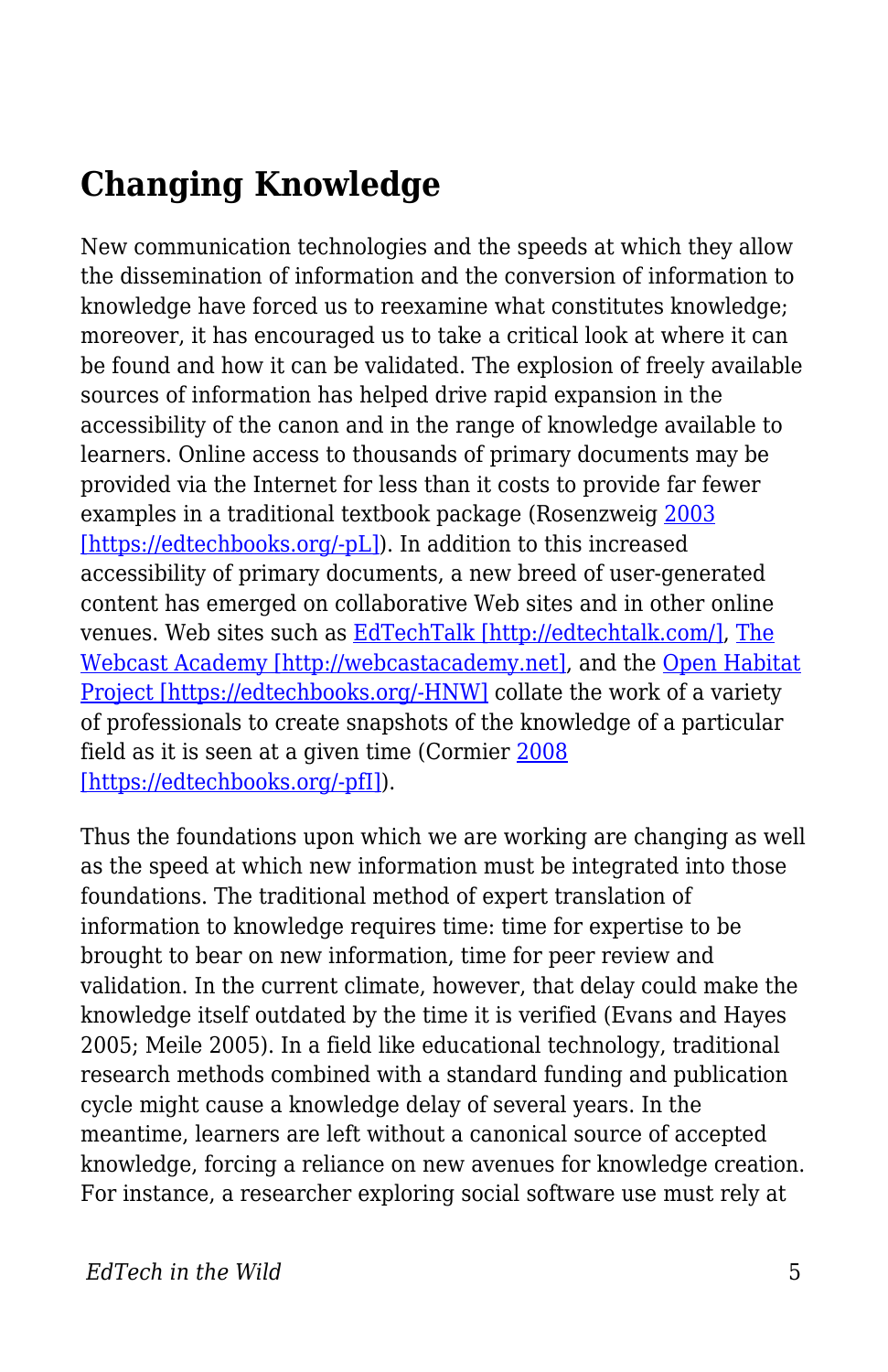least in part on online knowledge repositories because current information on the terminology used in these areas is simply not available in any exhaustive or definitive form in books or peerreviewed articles (Nichol [2007 \[https://edtechbooks.org/-PuH\]\)](http://www.webcitation.org/5XsmiN7j1). Information is coming too fast for our traditional methods of expert verification to adapt.

In fields frequently affected by the gatekeeping practices of the traditional publishing industry, professionals in fields such as the [science of spectroscopy \[https://edtechbooks.org/-Gdr\]](http://www.scienceofspectroscopy.info/) are turning to online community learning spaces or collaborative document holders such as wikis. The wiki, or any collaboratively constructed document for that matter, solves a number of issues inherent to the expertdriven model as it has the capacity to be more current than any expert-assessed content package or traditional publication can usually be. Wikis and similar tools offer a participatory medium that can allow for communal negotiation of knowledge.

Collaborative knowledge construction is also being taken up in fields that are more traditionally coded as learning environments. In particular, social learning practices are allowing for a more discursive rhizomatic approach to knowledge discovery. Social learning is the practice of working in groups, not only to explore an established canon but also to negotiate what qualifies as knowledge. According to Brown and Adler ([2008 \[https://edtechbooks.org/-RLt\]](http://www.webcitation.org/5XebnBMZ4)), "The most profound impact of the Internet, an impact that has yet to be fully realized, is its ability to support and expand the various aspects of social learning" (18). Several communities on the Internet offer some idea of what can be accomplished in a participatory social learning environment where knowledge is being negotiated [\(Exhibit 2](http://davecormier.com/edblog/wp-content/uploads/The-Open-Habitat-Project-is-an-effort-exhibit-2.pdf) [\[https://edtechbooks.org/-VIk\]\)](http://davecormier.com/edblog/wp-content/uploads/The-Open-Habitat-Project-is-an-effort-exhibit-2.pdf). Social learning is particularly valuable in fields where the parameters of knowledge are constantly shifting and a canon has not yet been solidified. Educational technology is one such field. Alec Couros's graduate-level course in educational technology offered at the University of Regina provides an ideal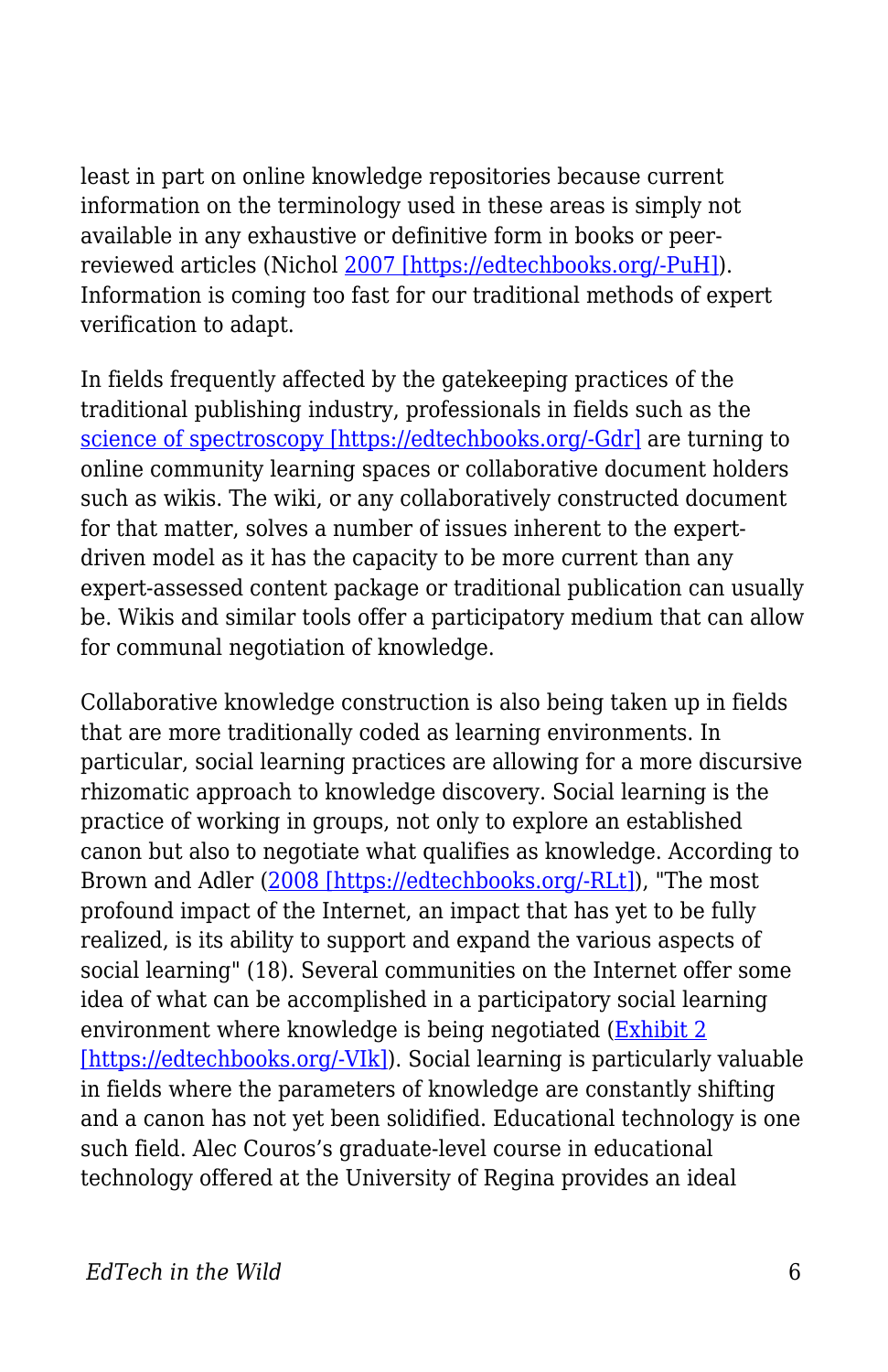example of the role social learning and negotiation can play in learning [\(Exhibit 3 \[https://edtechbooks.org/-ozk\]\)](http://davecormier.com/edblog/wp-content/uploads/Computers-in-the-classroom-exhibit-3.pdf). Students in Couros's class worked from a curriculum created through their own negotiations of knowledge and formed their own personally mapped networks, thereby contributing to the rhizomatic structure in their field of study. This kind of collaborative, rhizomatic learning experience clearly represents an ideal that is difficult to replicate in all environments, but it does highlight the productive possibilities of the rhizome model ([Exhibit 4 \[https://edtechbooks.org/-REK\]](http://davecormier.com/edblog/wp-content/uploads/Alec-author-discussion.pdf)).

These changes have sparked two primary responses among purveyors of traditional educational knowledge. One has been to attack these new sources as flawed as has been the case in the history department at Middlebury College (Jaschik [2007 \[https://edtechbooks.org/-uBm\]\)](http://www.webcitation.org/5XecVR535). These critiques of collaborative knowledge verification, premised on assumptions of validity rooted in the traditional strictures of academic publishing, reveal an essential misunderstanding of the place of socially constructed models in the new knowledge landscape that challenges traditional notions of canon just as the influx of content about women and ethnic minorities challenged certain canons of traditional knowledge in the 1990s (Banks 1993). An alternative response to changing knowledge foundations has been to engage in a flurry of discussion about intellectual property rights, debating the merits of various Creative Commons [licenses](http://creativecommons.org/about/licenses/meet-the-licenses) [\[https://edtechbooks.org/-oLR\]](http://creativecommons.org/about/licenses/meet-the-licenses) and trying to determine the means by which content creators' intellectual property rights can be protected even as content is distributed freely (Wiley [2007](http://www.webcitation.org/5XedHwkrA) [\[https://edtechbooks.org/-bM\]](http://www.webcitation.org/5XedHwkrA); Downes [2007](http://www.webcitation.org/5Xec3eUaX) [\[https://edtechbooks.org/-HNi\]](http://www.webcitation.org/5Xec3eUaX); Bornfreund [2007](http://ltc.umanitoba.ca/conferences/copyright/Marcus_Bornfreund/Marcus_Bornfreund.html) [\[https://edtechbooks.org/-mCS\]\)](http://ltc.umanitoba.ca/conferences/copyright/Marcus_Bornfreund/Marcus_Bornfreund.html).

Both of these responses are inadequate: the first, obviously, because it denies the legitimacy of a rhizomatic knowledge-creation process that is already overtaking traditional models and the second because it relies on the old notion of knowledge as resident in a particular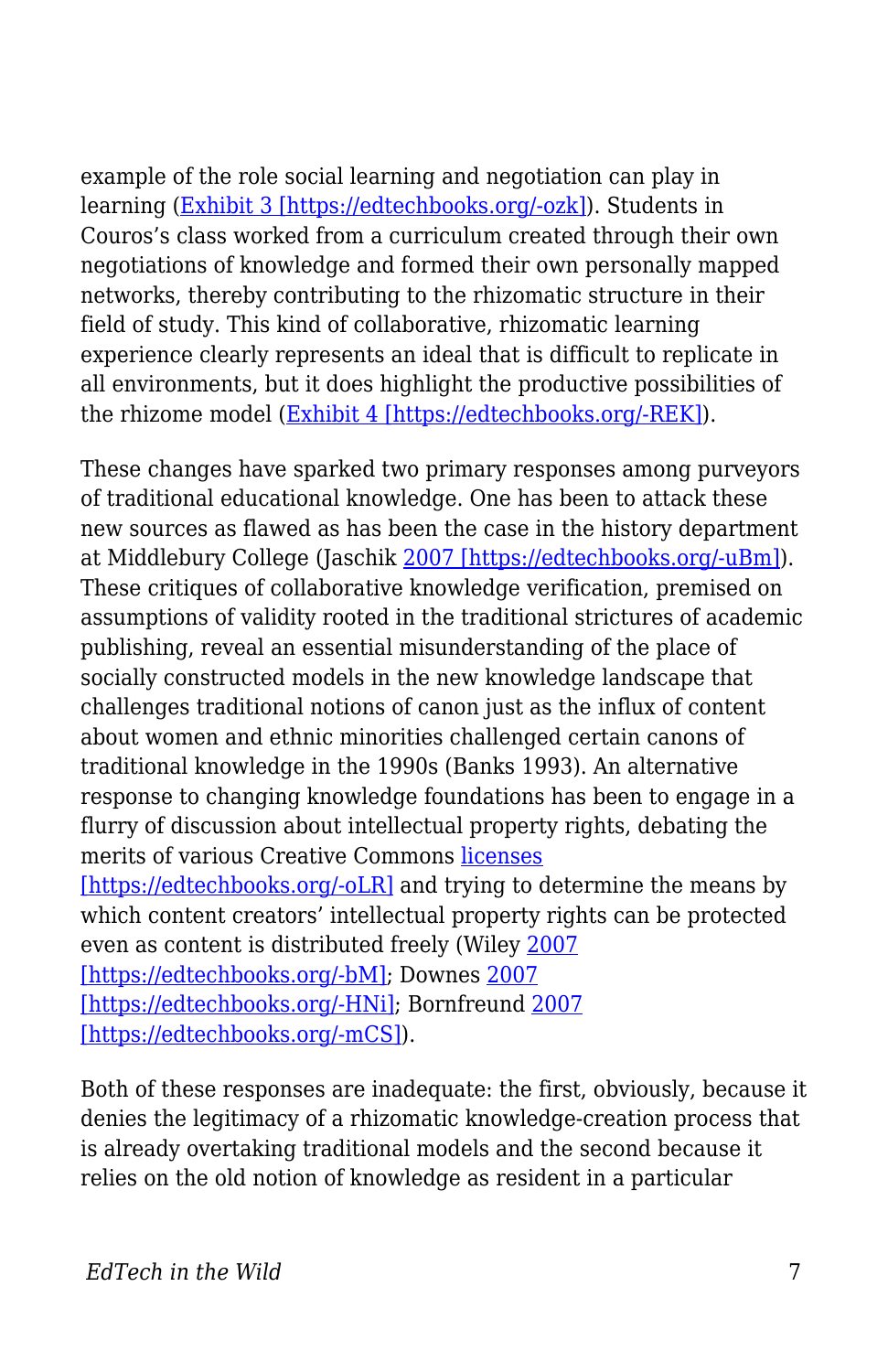individual and frozen in time, reified by publication. However, if knowledge is to be negotiated socially, then the idea of individual intellectual property must be renegotiated to reflect the process of acquisition and the output constructed by that process. What is needed is a model of knowledge acquisition that accounts for socially constructed, negotiated knowledge. In such a model, the community is not the path to understanding or accessing the curriculum; rather, the community *is* the curriculum.

#### **The Rhizomatic Model of Education**

In the rhizomatic model of learning, curriculum is not driven by predefined inputs from experts; it is constructed and negotiated in real time by the contributions of those engaged in the learning process. This community acts as the curriculum, spontaneously shaping, constructing, and reconstructing itself and the subject of its learning in the same way that the rhizome responds to changing environmental conditions:

The rhizome is an antigenealogy. It is a short-term memory, or antimemory. The rhizome operates by variation, expansion, conquest, capture, offshoots. Unlike the graphic arts, drawing or photography, unlike tracings, the rhizome pertains to a map that must be produced, constructed, a map that is always detachable, connectible, reversible, modifiable, and has multiple entryways and exits and its own lines of flight. (Deleuze and Guattari 1987, 21)

With this model, a community can construct a model of education flexible enough for the way knowledge develops and changes today by producing a map of contextual knowledge. The living curriculum of an active community is a map that is always "detachable, connectible,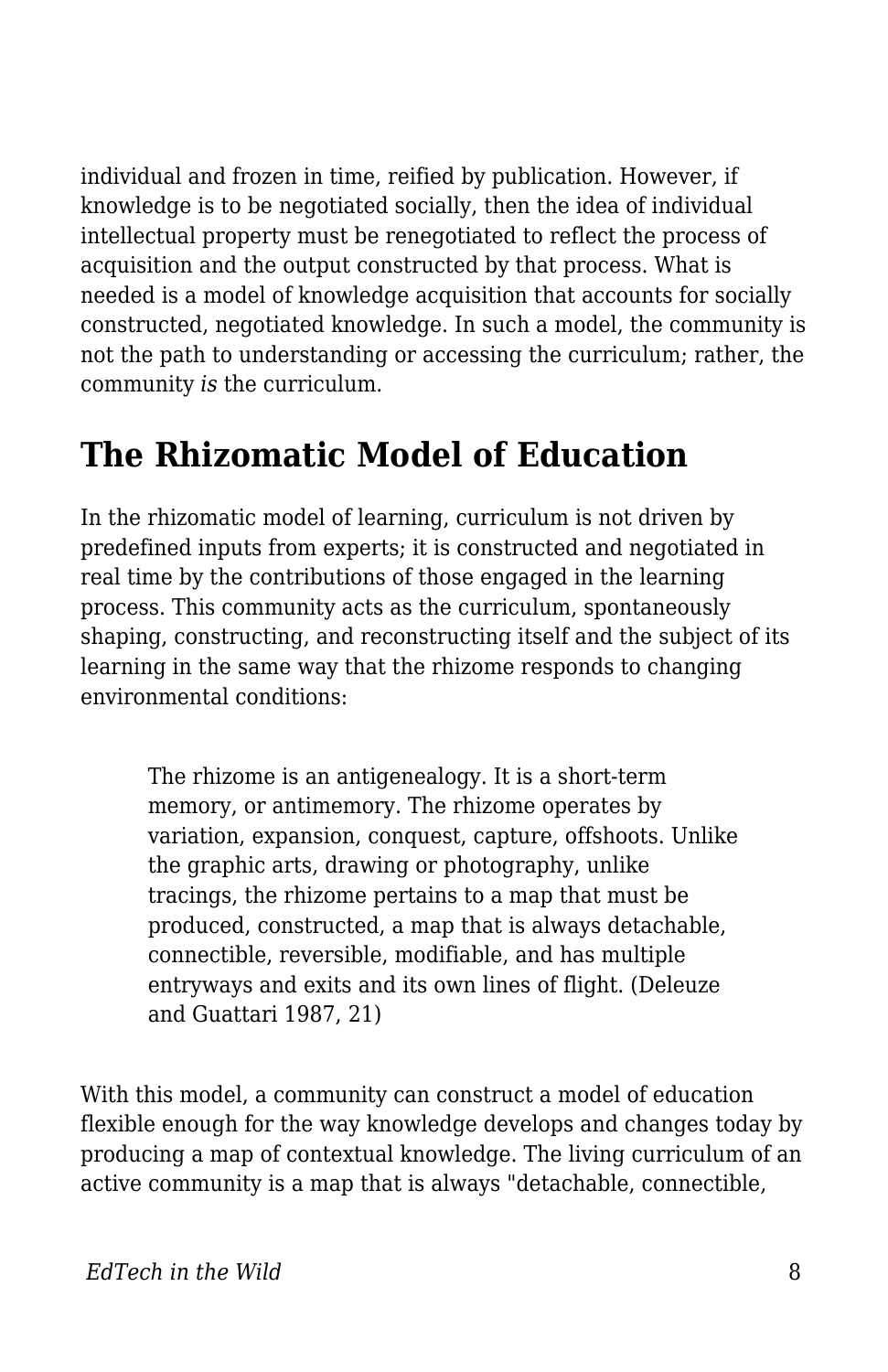reversible, modifiable, and has multiple entryways and exits":

If the world of media education is thought of as a rhizome, as a library à la Eco [in *The Name of the Rose*], then we need to construct our own connections through this space in order to appropriate it. However, instead of that solitary groping made by Brother William, we see as our goal the co-construction of those secret connections as a collaborative effort. (Tella [2000](http://www.webcitation.org/5XedAvMUG) [\[https://edtechbooks.org/-gqA\]](http://www.webcitation.org/5XedAvMUG), 41)

In the practical example of Couros's class, students created their own rhizomatically mapped curriculum by combining their blogs with information to which Couros pointed them and linking the combination to the particular knowledge that they discovered through discussions with key people in Couros's professional community. In accessing Couros's professional network, students had the opportunity to enter the community themselves and impact the shape of its curriculum as well as their own learning. The role of the instructor in all of this is to provide an introduction to an existing professional community in which students may participate—to offer not just a window, but an entry point into an existing learning community.

## **Conclusion**

In a sense, the rhizomatic viewpoint returns the concept of knowledge to its earliest roots. Suggesting that a distributed negotiation of knowledge can allow a community of people to legitimize the work they are doing among themselves and for each member of the group, the rhizomatic model dispenses with the need for external validation of knowledge, either by an expert or by a constructed curriculum. Knowledge can again be judged by the old standards of "I can" and "I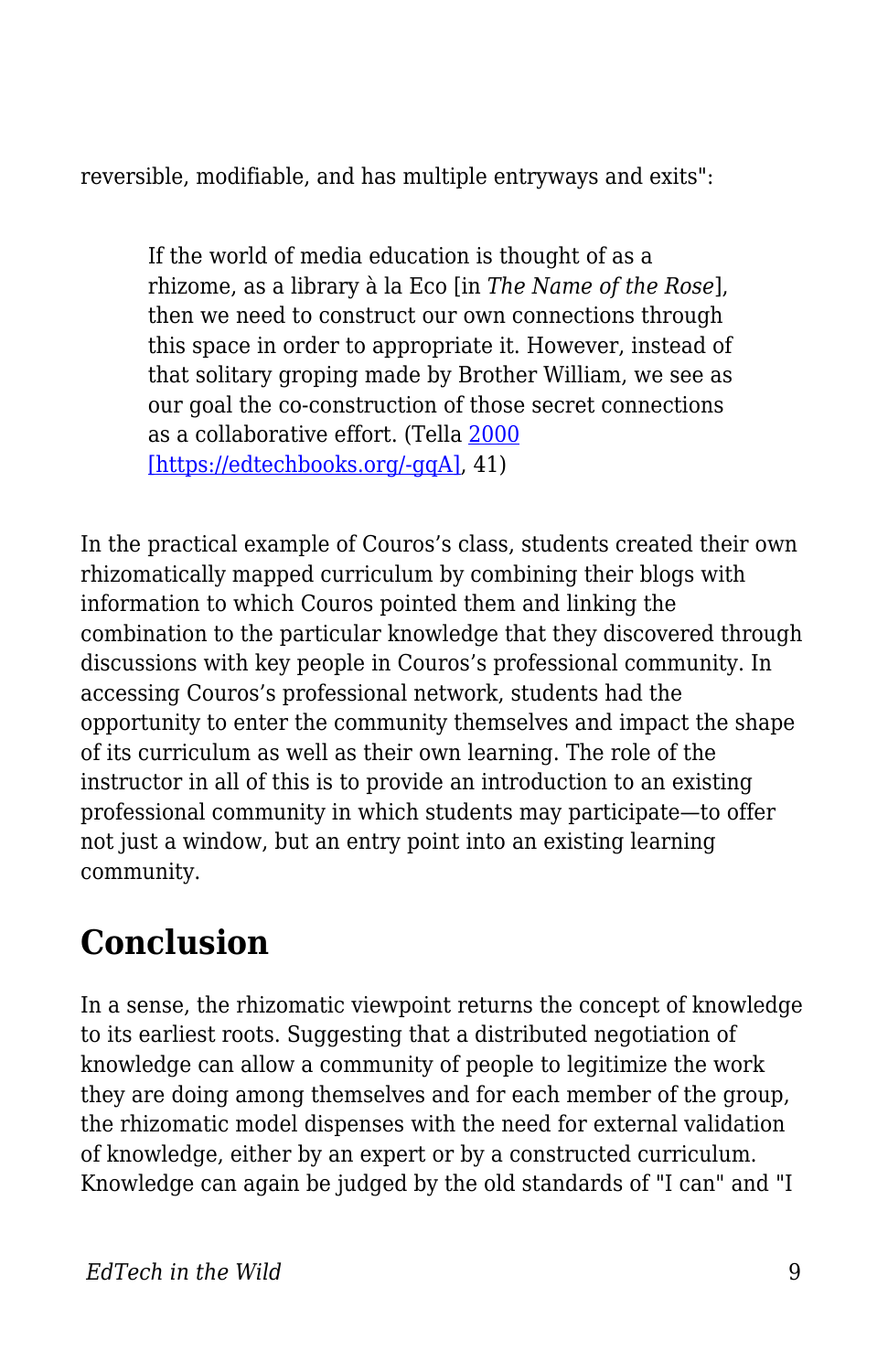recognize." If a given bit of information is recognized as useful to the community or proves itself able to do something, it can be counted as knowledge. The community, then, has the power to create knowledge within a given context and leave that knowledge as a new node connected to the rest of the network.

Indeed, the members themselves will connect the node to the larger network. Most people are members of several communities—acting as core members in some, carrying more weight and engaging more extensively in the discussion, while offering more casual contributions in others, reaping knowledge from more involved members (Cormier [2007 \[https://edtechbooks.org/-HNR\]\)](http://www.webcitation.org/5XebgJkGU). This is the new reality. Knowledge seekers in cutting-edge fields are increasingly finding that ongoing appraisal of new developments is most effectively achieved through the participatory and negotiated experience of rhizomatic community engagement. Through involvement in multiple communities where new information is being assimilated and tested, educators can begin to apprehend the moving target that is knowledge in the modern learning environment.

#### **References**

Banks, J. A. 1993. The canon debate, knowledge construction, and multicultural education. *Educational Researcher* 22 (5): 6-7.

Bornfreund, M. 2007. Copyright licensing for learning objects. Paper presented at the Copyright/Copyleft: Issues of Education Conference, University of Manitoba, September.

[http://ltc.umanitoba.ca/conferences/copyright/Marcus\\_Bornfreund/Ma](http://ltc.umanitoba.ca/conferences/copyright/Marcus_Bornfreund/Marcus_Bornfreund.html) [rcus\\_Bornfreund.html \[https://edtechbooks.org/-mCS\]](http://ltc.umanitoba.ca/conferences/copyright/Marcus_Bornfreund/Marcus_Bornfreund.html) (accessed May 27, 2008).

Brown, J. S., and R. P. Adler. 2008. Minds on fire: Open education, the long tail, and Learning 2.0. *Educause Review* 43 (1): 16-32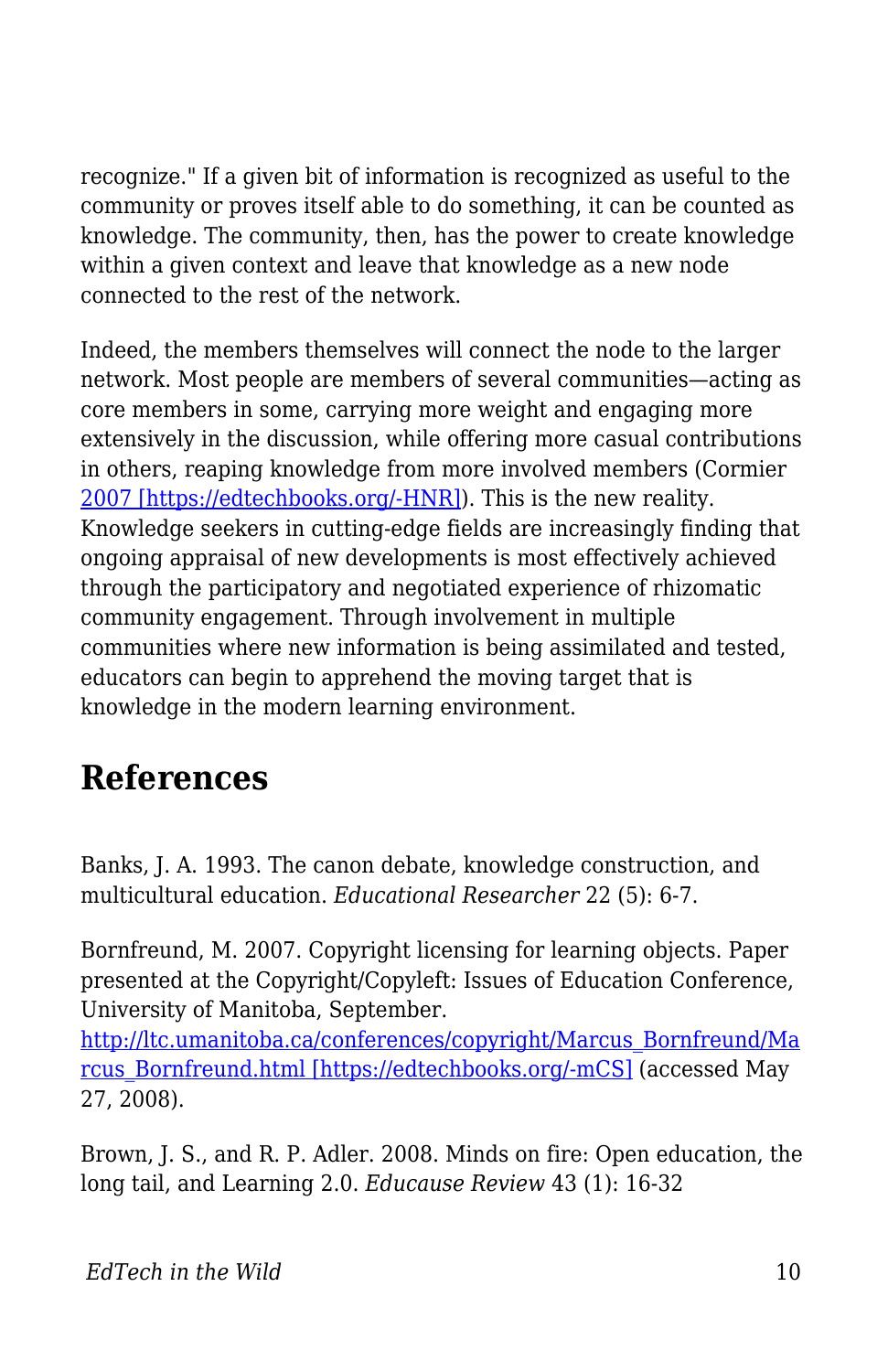[https://edtechbooks.org/-YhY](http://connect.educause.edu/Library/EDUCAUSE+Review/MindsonFireOpenEducationt/45823) (accessed May 27, 2008). Archived at [https://edtechbooks.org/-RLt.](http://www.webcitation.org/5XebnBMZ4)

Cormier, D. 2007. Membership, collaboration and the interwebs. [Weblog entry, March 24.] *Dave's Educational Blog*. [https://edtechbooks.org/-CYD](http://davecormier.com/edblog/?p=95) (accessed May 27, 2008). Archived at [https://edtechbooks.org/-HNR.](http://www.webcitation.org/5XebgJkGU)

Cormier, D. 2008. Rhizomatic knowledge communities: Edtechtalk, Webcast Academy. [Weblog entry, February 29.] *Dave's Educational Blog*. [https://edtechbooks.org/-gAW](http://davecormier.com/edblog/2008/02/29/rhizomatic-knowledge-communities-edtechtalk-webcast-academy/) (accessed May 27, 2008). Archived at <u>https://edtechbooks.org/-pfI</u>.

Deleuze, G., and F. Guatarri. 1987. *A thousand plateaus: Capitalism and schizophrenia.* London: University of Minnesota Press.

Downes, S. 2007. Understanding me. [Weblog entry, October 14.] *Half An Hour*. [https://edtechbooks.org/-Luo](http://halfanhour.blogspot.com/2007/10/understanding-me.html) (accessed May 27, 2008). Archived at [https://edtechbooks.org/-HNi](http://www.webcitation.org/5Xec3eUaX).

Evans, N., and J. Hayes. 2005. Review of *Textbook of Endodontology*. *International Endodontic Journal* 38 (12): 949.

Farrell, L. 2001. Negotiating knowledge in the knowledge economy: Workplace educators and the politics of codification. *Studies in Continuing Education* (23) 2: 201-214.

Hinchley, P. H. 1998. *Finding freedom in the classroom: A practical introduction to critical theory*. New York: Peter Lang.

Horton, M., and P. Freire. 1990. *We make the road by walking: Conversations on education and social change*. Philadelphia: Temple University Press.

Ibsen, H. 1882/2000. An enemy of the people. Tr. R. Farquharson Sharp. [https://edtechbooks.org/-nTv](http://www.gutenberg.org/dirs/etext00/aeotp10.txt) (accessed May 27, 2008).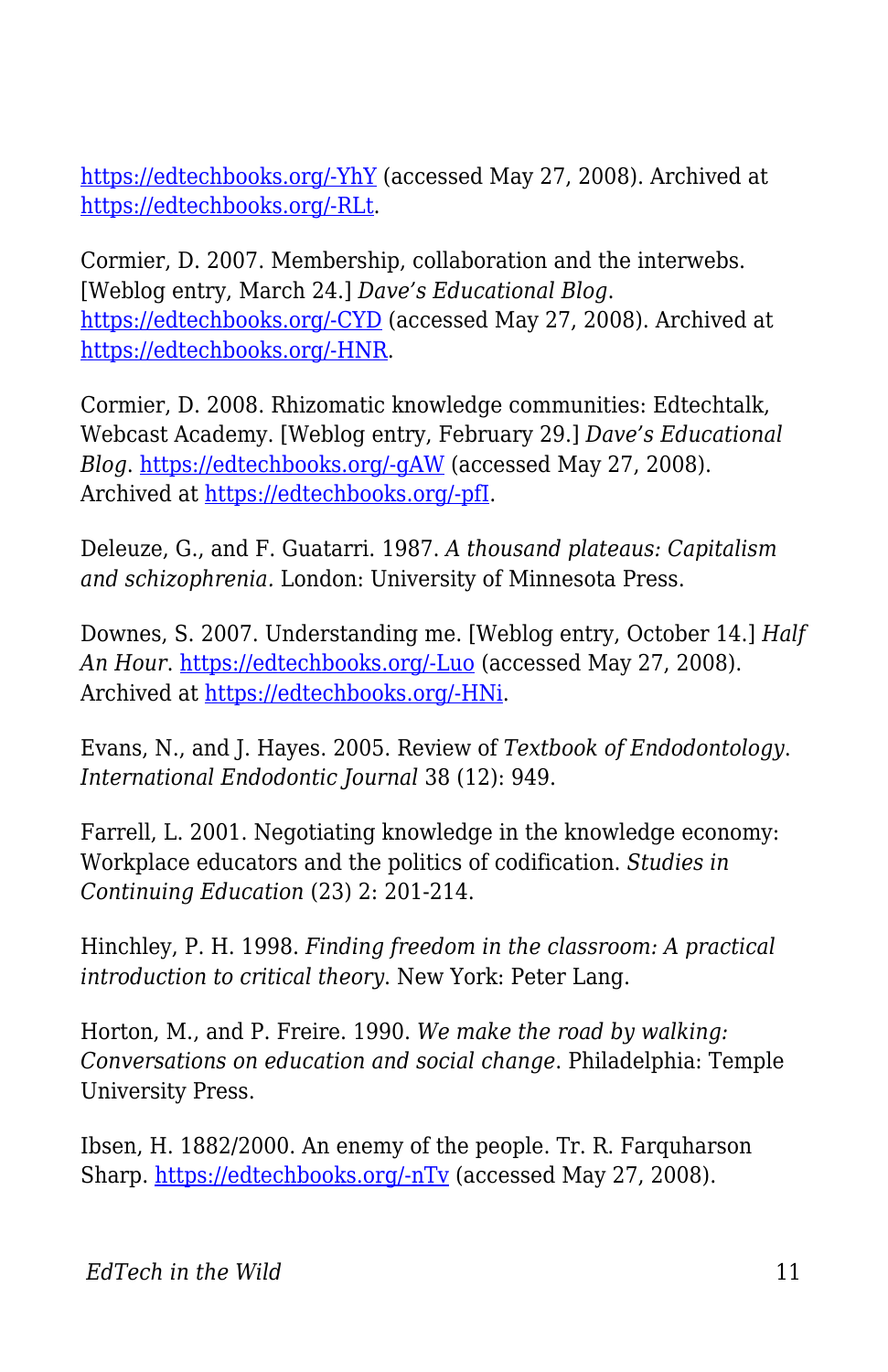Jaschik, S. 2007. A Stand Against Wikipedia. *Inside Higher Ed*, January 26[. http://insidehighered.com/news/2007/01/26/wiki](http://insidehighered.com/news/2007/01/26/wiki) [https://edtechbooks.org/-Y[q] (accessed May 27, 2008). Archived at [https://edtechbooks.org/-uBm](http://www.webcitation.org/5XecVR535).

Meile, L. 2005. Selecting the right OM textbook for the right course. *Decision Line* 36 (3): 16.

Nichol, H. 2007. Academia vs Wikipedia…again. [Weblog entry, October 24.] *The Business of Knowing*. [https://edtechbooks.org/-MuM](http://thebusinessofknowing.blogspot.com/2007/10/academia-vs-wikipediaagain.html) (accessed May 27, 2008). Archived at [https://edtechbooks.org/-PuH.](http://www.webcitation.org/5XsmiN7j1)

Rosenzweig, R. 2003. Scarcity or abundance? Preserving the past in a digital era.*The American Historical Review*, June. <http://www.historycooperative.org/journals/ahr/108.3/rosenzweig.html> [\[https://edtechbooks.org/-UMK\]](http://www.historycooperative.org/journals/ahr/108.3/rosenzweig.html) (accessed May 27, 2008). Archived at [https://edtechbooks.org/-pL](http://www.webcitation.org/5XeceCRlv).

Stewart, B. 2002. Techknowledge: Literate practice and digital worlds. *New York Studies in Media Studies* 7. <http://www.egs.edu/mediaphi/pdfs/bonnie-stewart-techknowledge.pdf> [\[https://edtechbooks.org/-ddU\]](http://www.egs.edu/mediaphi/pdfs/bonnie-stewart-techknowledge.pdf) (accessed May 27, 2008). Archived at [https://edtechbooks.org/-en.](http://www.webcitation.org/5Xed19AOc)

Tella, S. 2000. The concept of media education revisited: From a classificatory analysis to a rhizomatic overview. *Media Education Publication 8*.

[http://hrast.pef.uni-lj.si/~joze/podiplomci/FRI/mep8/Tella\\_mep8.pdf](http://hrast.pef.uni-lj.si/%7Ejoze/podiplomci/FRI/mep8/Tella_mep8.pdf) [\[https://edtechbooks.org/-FoG\]](http://hrast.pef.uni-lj.si/%7Ejoze/podiplomci/FRI/mep8/Tella_mep8.pdf) (accessed May 27, 2008). Archived at [https://edtechbooks.org/-gqA](http://www.webcitation.org/5XedAvMUG).

Wiley, D. 2007. Misunderstanding Stephen. [Weblog entry, October 13.] *Iterating towards openness*. [https://edtechbooks.org/-Qje](http://opencontent.org/blog/archives/381) (accessed May 27, 2008). Archived at [https://edtechbooks.org/-bM.](http://www.webcitation.org/5XedHwkrA)